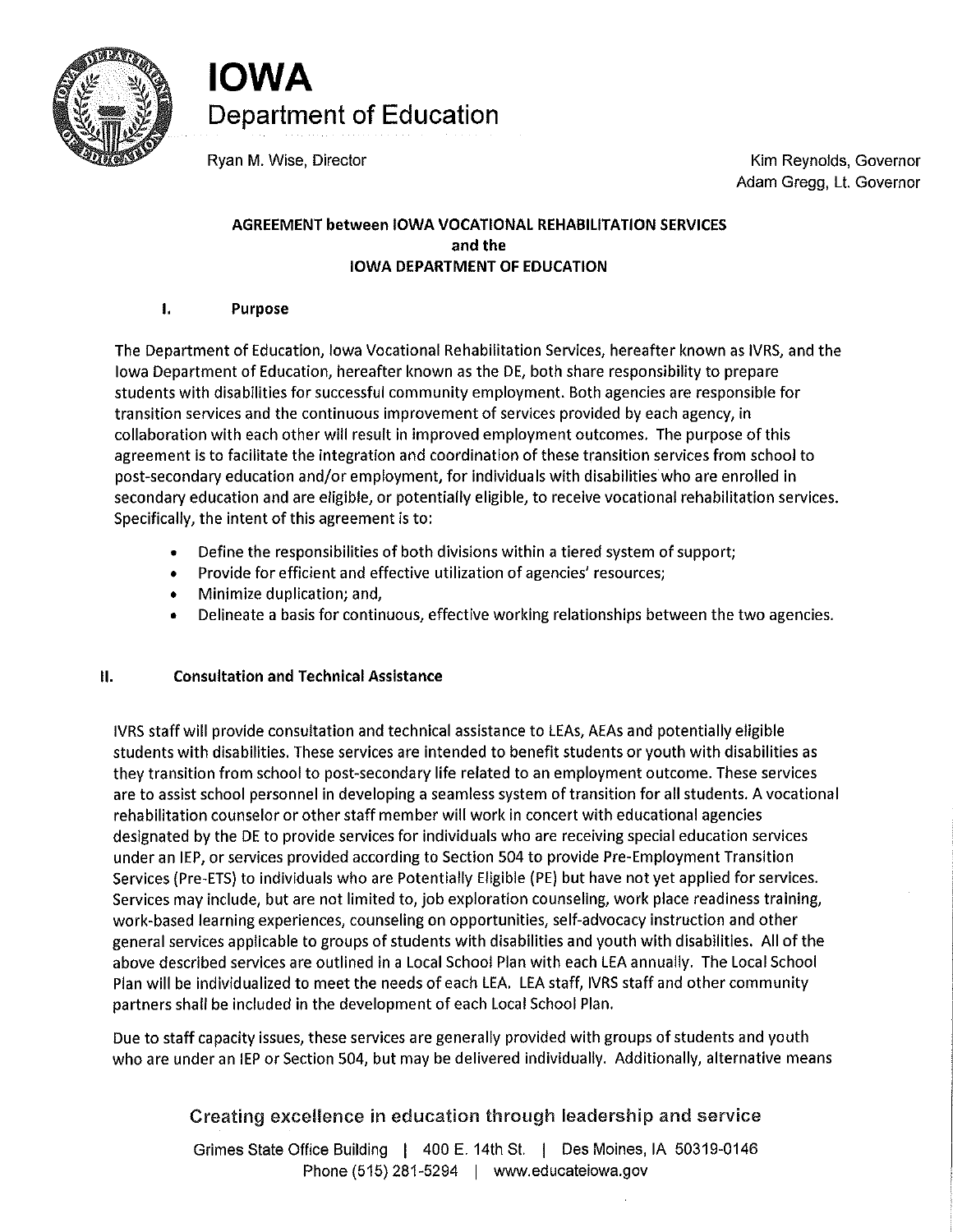for meeting participation (e.g., video conferences and conference calls) may be used for IEP team participation and to assist LEAs in planning for the transition of students with disabilities.

Educators will request consultation and technical assistance services from IVRS when needed to plan for individual transition needs, including development of the individual's course of study. Educators will consult with IVRS regarding the individual's impediments to employment and provide all information available.

In a multi-tiered system of support (MTSS), IVRS involvement is directly related to the level of support needed by the student and the point at which IVRS involvement is required.

# **Ill. Transition Planning**

Transition planning in the state of Iowa must be in place not later than the first IEP to be in effect when the child turns 14, or younger if determined appropriate by the IEP team. Consideration for eligibility for special education services continues through the year that a student turns 21 years of age, or to the maximum age allowed by Iowa Code section 256B.8.

IVRS counselors and educators are both responsible for the development and completion of the employment component of a student's Individual Education Program (IEP) in concert with the student, the parents, and the IEP team. IVRS involvement in the IEP development and completion will be determined by individual student need, not student age or grade. IEP teams and IVRS counselors will consider four factors to determine when employment preparation should start and the intensity of the services that should be provided:

- Student knowledge and skills;
- Student learning characteristics, including student response to ease of accessibility and accommodations;
- Complexity of support needs; and,
- Number of environments impacted.

The more intense the need for services, the earlier preparation should start and the more people who have specialized knowledge (e.g.; work experience counselors, IVRS counselors) should be involved. This involvement may be provided by IVRS without a case record as part of the Pre-Employment Transition Services (Pre-ETS) provided. These services can be conducted in a group setting and will require collaboration to determine the Pre-ETS activities that are needed by that specific LEA and will suit the students in that setting.

Those students who require more intensive services in order to learn, understand and apply the information from Pre-ETS activities will be encouraged to submit an application for IVRS. Intense services may not be provided without the student having been determined eligible and served under an Individual Plan for Employment {IPE).

IVRS staff will review information for students who submit an application for services and AEAs/LEAs will share existing information which will assist IVRS in determining a student's eligibility. If needed, students will participate in additional assessment(s) to determine eligibility services. The scheduling of these assessment(s) will require collaboration between IVRS, LEA and AEA staff members.

Once an eligibility determination has been made by IVRS, the decision will be shared with the LEA and AEA staff. This information will be considered as part of the student's transition plan within the IEP.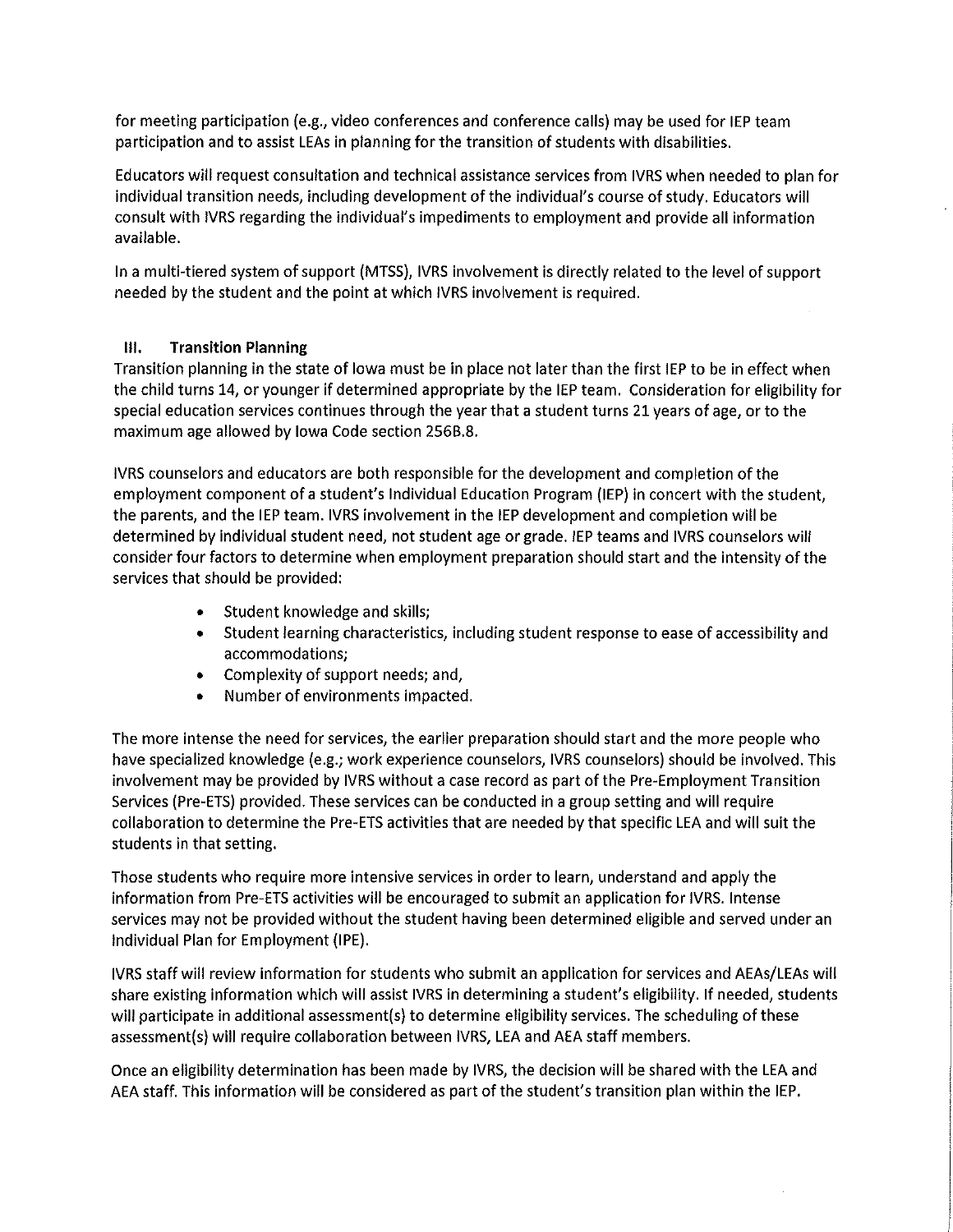IVRS counselors will develop an IPE for each individual determined to be eligible for IVRS within 90 days of being removed from the IVRS waiting list. The student, parents, educators and IVRS counselors will collaborate so that the goals of the IEP and the IPE will be consistent with one another.

## **IV. Roles, Responsibilities and Financial Obligations**

Each division shall be responsible for the costs they incur in carrying out this agreement, including:

| <b>IVRS</b>                                                                                                                                                                                                                                                      | DE                                                                                                                                                                                                                                  |
|------------------------------------------------------------------------------------------------------------------------------------------------------------------------------------------------------------------------------------------------------------------|-------------------------------------------------------------------------------------------------------------------------------------------------------------------------------------------------------------------------------------|
| Develop the Local School Plan in collaboration<br>٠<br>with LEA staff, AEA staff and community<br>partners.                                                                                                                                                      | Will collaborate with IVRS to provide joint training as<br>needed to ensure AEAs and LEAs understand their<br>responsibilities to:                                                                                                  |
| Provide Pre-Employment Transition Services<br>٠<br>(Pre-ETS) in collaboration and coordination<br>with the LEA, ensuring that services (including<br>individualized services under an IPE) are not<br>duplicative nor do they supplant existing LEA<br>services. | Participate in the development of the Local<br>School Plan with IVRS and<br>partners. Participants may include but are<br>not limited to administration, special<br>education teacher(s), school counselor,<br>and/or CTE teachers. |
| Obtain PE documentation and a completed<br>Pre-ETS Agreement.                                                                                                                                                                                                    | Assist IVRS in obtaining PE documentation<br>and a completed Pre-ETS Agreement.                                                                                                                                                     |
| Use assessment information provided by<br>٠<br>education to determine eligibility and services.                                                                                                                                                                  | Assist with identifying and connecting PE<br>students to IVRS for Pre-ETS.                                                                                                                                                          |
| Securing additional assessment only when<br>necessary and assuming financial responsibility<br>for the cost of the additional information.                                                                                                                       | Provide all existing educational assessment<br>۰<br>and performance information relevant for<br>the determination of IVRS eligibility and                                                                                           |
| Provide consultation and technical assistance<br>٠<br>to educators.                                                                                                                                                                                              | services.                                                                                                                                                                                                                           |
| Participate in the development of the<br>۰<br>employment and related components of the<br>IEP, based on individual need.                                                                                                                                         | Request consultation and technical<br>۰<br>assistance from IVRS counselors when<br>needed for planning and implementing<br>transition services.                                                                                     |
| Develop an IPE for students within 90 days of<br>٠<br>being removed from waiting list, unless an                                                                                                                                                                 | Consult with IVRS staff for identification of<br>$\bullet$<br>student's vocational needs and services.                                                                                                                              |
| extension is approved.<br>Ensure the IPE goals are consistent with IEP<br>employment goals.                                                                                                                                                                      | Develop and complete the employment<br>۰<br>component of the IEP, based on individual<br>need.                                                                                                                                      |
| Provide or arrange for services required by the<br>IPE goal, including assistive technology                                                                                                                                                                      | Ensure IEP employment goals are consistent<br>with IPE goals.                                                                                                                                                                       |
| devices, when the individual has been<br>determined eligible for IVRS services and has<br>an individual employment plan where the<br>services are needed for the student's specific<br>employment outcome. Provide assistance in                                 | Work with IVRS staff to identify whether<br>IVRS referral is appropriate and the<br>supports needed to complete the<br>application.                                                                                                 |
| the purchase of tools, supplies and other job<br>related personal expenses for IVRS eligible<br>students who have demonstrated success in a<br>4+ career and technical program as it relates to<br>the IPE goal.                                                 | Pay for all services listed on the IEP,<br>including assistive technology, unless<br>another agency or entity agrees to provide<br>such services.                                                                                   |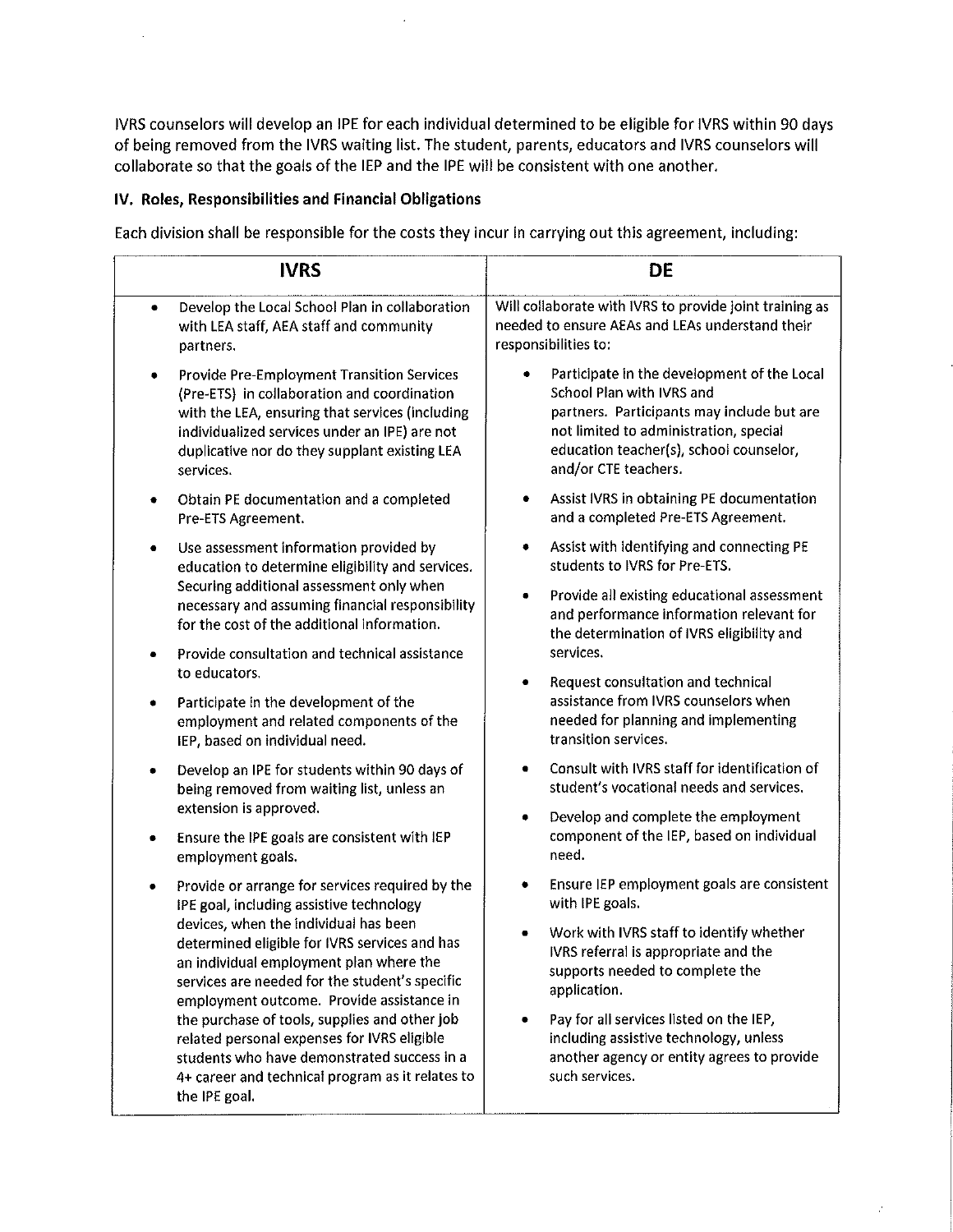- Arrange and pay for the development of a supported short-term paid work experience for the most significantly disabled students who require this service.
- Arrange and pay for job development and job coaching needed to serve the most significantly disabled students who require supported employment services. If long-term supports are needed after high school, IVRS will assist the LEA in coordinating these services for their final career.
- Provide and/or pay for job coaching, when needed, as part of the instructional component of the IEP. LEA will provide the instructional training when it is for the student to learn job skills, learn about the world of work, and explore occupations to make an informed decision about a future work goal.
- Provide and/or pay for extended school year supports, as needed

## **V. Outreach and Identification**

The mission of IVRS is to provide expert, individualized services to Iowans with disabilities to achieve their independence through successful employment and economic support.

Outreach efforts are identified in the Local School Plan for each LEA. Some of these activities could include but are not limited to attending an IEP meeting, participating in transition fairs or back to school nights, and other transition planning meetings. Additional outreach efforts include meeting and becoming known to LEA staff (teachers, school nurse, school counselor, administration, etc.) so LEA staff can make referrals to IVRS, as appropriate.

For Potentially Eligible (PE) students in need of Pre-ETS, PE documentation and a completed Pre-ETS Agreement is needed for participation in these activities. For students with more intensive needs, who would benefit from individualized VR services, an application for IVRS would be completed to determine eligibility for services.

The determination of eligibility requires that a qualified rehabilitation professional employed by IVRS perform a comprehensive analysis of the disabling conditions, impediments to employment and justification of why the individual requires services from IVRS to be successfully employed. As such, an eligibility justification is a process for the rehabilitation counselor to learn about the individual's presenting disability and gain understanding of the implications. Through a process of analysis, the IVRS counselor must consider the impact of the disabling conditions upon the person's ability to work, and then synthesize the information to determine if the individual can be successful with IVRS simply providing technical assistance and consultation to existing systems or if the individual requires intensive services to be successful in employment. A thorough process of developing an understanding from the individual's point of view, analyzing the information and synthesizing it in relationship to IVRS requirements and then determining the priority of service and service needs involves:

- Gather information that describes the individual's disability and the difficulty the individual is having in gaining access to services and supports to be successful in employment;
- Analyze the information in relationship to the individual's ability to prepare for, obtain, maintain and advance in employment and how the individual can access services and supports that exist to more fully understand the implications of the individual's disability upon employment;
- Consider those impediments that have been identified to determine the seriousness on the individual's ability to prepare for, obtain, maintain or advance in employment as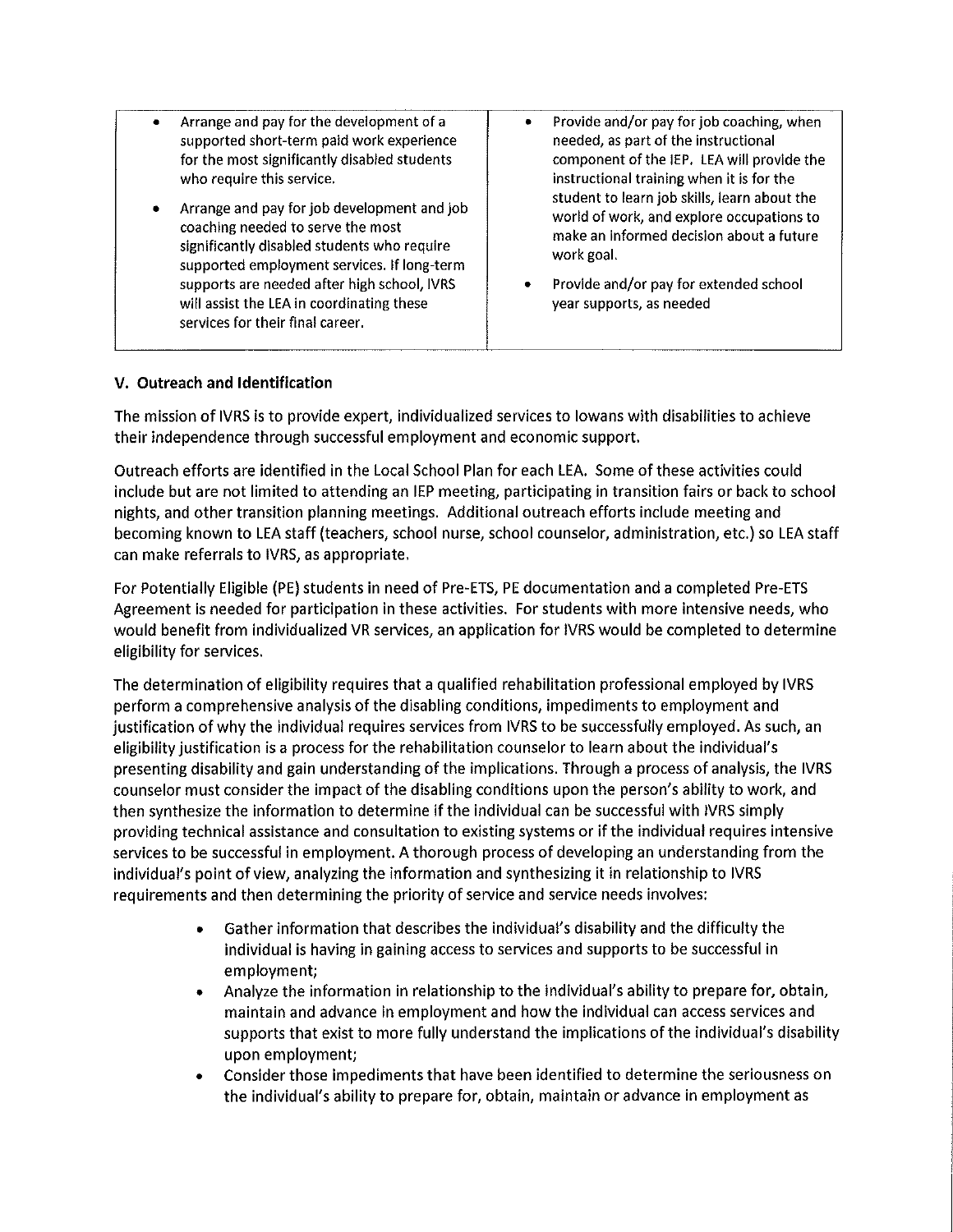well as the timeframe required to successfully complete services and obtain employment that could not otherwise be obtained from other organizations; and,

• Determine the priority for services by examining the seriousness and evaluating if the serious impediment has implications in preparing for, obtaining, maintaining or advancing in employment and the specialized services and supports that are necessary for the individual to be successful.

Services are provided to individuals who have a priority rating consistent with the category (Most Significantly Disabled, Significantly Disabled, Others Eligible) being served. Students on the waiting list may continue to participate in Pre-ETS as long as the student participated in these activities prior to being placed on the waiting list.

As appropriate to the vocational needs of each individual and consistent with each individuals' informed choice, VR must ensure that the appropriate rehabilitation services are available to assist the individual with the disability to prepare for, secure, retain, regain or advance employment. These services should be consistent with the individual's unique strengths, resources, priorities, concerns, abilities, capabilities, interests and informed choices. IVRS may determine that a student is no longer eligible for services and close the case if an error in determination was made.

Note: Parental consent is not needed for the initial meeting between student and IVRS staff or any related initial follow-up meetings. Written and parental consent is needed for completion of the Pre-ETS Agreement and the IVRS application for students under the age of 18 and can be obtained after the initial meeting.

All school personnel, including school nurses, shall share educational information of students with disabilities, including electronic access to IEPs, when appropriate and necessary for IVRS services. This shall include referrals to IVRS. Similarly, the IVRS staff shall share relevant information about students with disabilities when appropriate and necessary to facilitate the integration and coordination of transition services from school to post-secondary education and/or employment.

IVRS staff may have access to relevant special education data and related systems in order to ease provision and documentation of services.

# **VI. Section 511 - limitations on Use of Subminimum Wage**

Documentation requirements under section 511 of the Rehabilitation Act for students with disabilities seeking subminimum wage employment:

Under the section 511 of Rehabilitation Act, 14(c) businesses referred to as "employers" are prohibited from employing any individual with a disability who is 24 years of age or younger at subminimum wage, unless the individual has received documentation from IVRS upon completion of all the following activities:

i. Pre-ETS or transition services under the Individuals with Disabilities Education Act (IDEA) and

- ii. Apply for vocational rehabilitation services and the individual was determined
- a. Ineligible for vocational rehabilitation services.

b. Eligible for vocational rehabilitation services, had an approved individualized plan for employment, and the individual was unable to achieve an employment outcome in competitive, integrated employment after a reasonable period of time, and his/her case was closed.